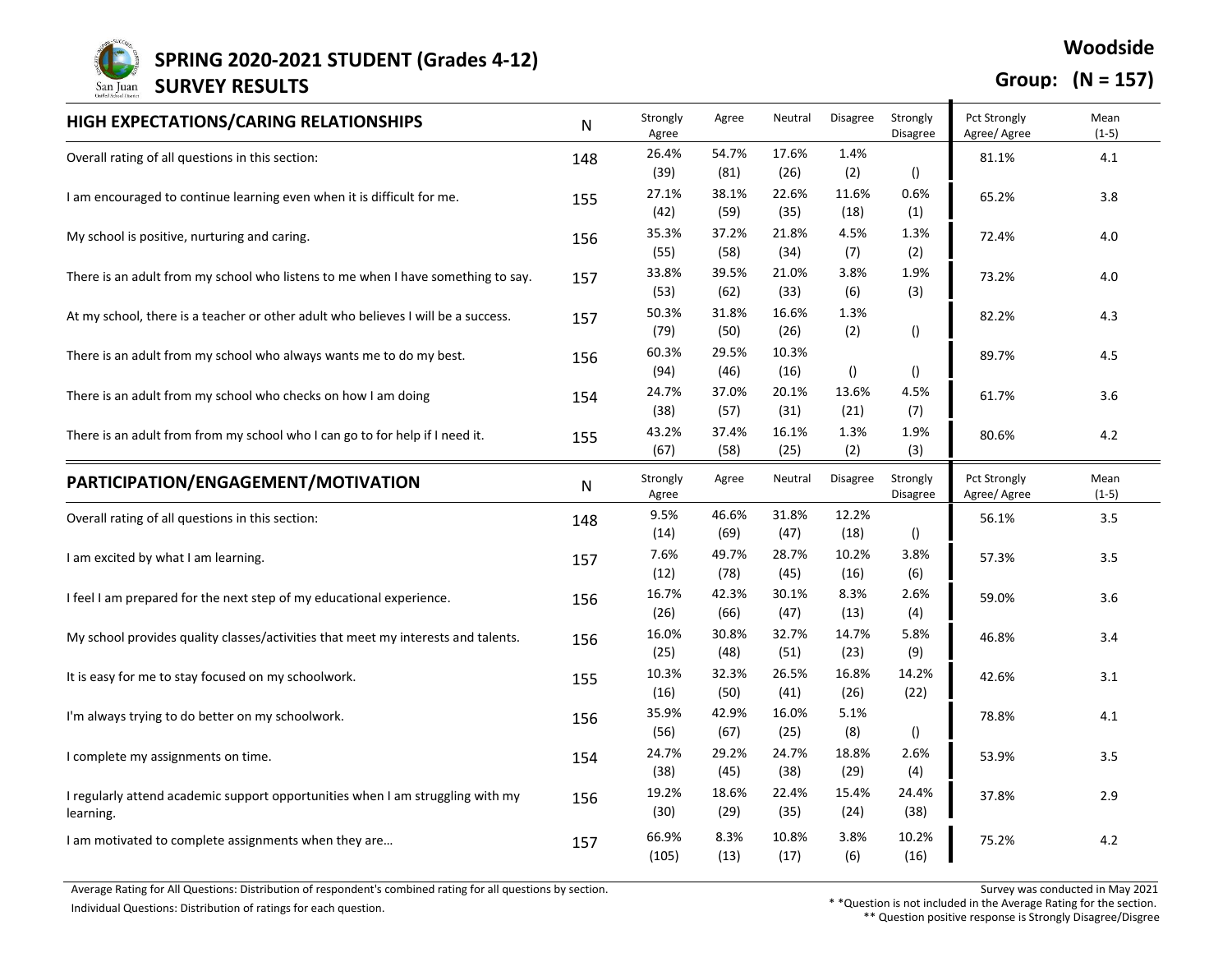San Juan

## **SPRING 2020-2021 STUDENT (Grades 4-12)**

### **SURVEY RESULTS**

**Group: (N = 157)**

| <b>SAFETY</b>                                                            | N         | Strongly<br>Agree | Agree | Neutral | <b>Disagree</b> | Strongly<br><b>Disagree</b> | Pct Strongly<br>Agree/ Agree        | Mean<br>$(1-5)$ |
|--------------------------------------------------------------------------|-----------|-------------------|-------|---------|-----------------|-----------------------------|-------------------------------------|-----------------|
| Overall rating of all questions in this section:                         | 154       | 9.7%              | 75.3% | 11.0%   | 3.9%            |                             | 85.1%                               | 3.9             |
|                                                                          |           | (15)              | (116) | (17)    | (6)             | $\left( \right)$            |                                     |                 |
| School staff takes student concerns seriously.                           | 157       | 22.9%             | 45.9% | 23.6%   | 5.7%            | 1.9%                        | 68.8%                               | 3.8             |
|                                                                          |           | (36)              | (72)  | (37)    | (9)             | (3)                         |                                     |                 |
| Concerns about safety are addressed appropriately in my school.          | 155       | 36.1%             | 48.4% | 12.3%   | 1.9%            | 1.3%                        | 84.5%                               | 4.2             |
|                                                                          |           | (56)              | (75)  | (19)    | (3)             | (2)                         |                                     |                 |
| I feel safe at my school (virtual or in person)                          | 156       | 51.9%             | 32.7% | 9.0%    | 5.1%            | 1.3%                        | 84.6%                               | 4.3             |
|                                                                          |           | (81)              | (51)  | (14)    | (8)             | (2)                         |                                     |                 |
| I've seen bullying on my campus.**                                       | 155       | 5.2%              | 10.3% | 18.7%   | 22.6%           | 43.2%                       | 65.8%                               | 2.1             |
|                                                                          |           | (8)               | (16)  | (29)    | (35)            | (67)                        |                                     |                 |
| <b>SCHOOL CULTURE/SENSE OF BELONGING</b>                                 | ${\sf N}$ | Strongly<br>Agree | Agree | Neutral | Disagree        | Strongly<br>Disagree        | <b>Pct Strongly</b><br>Agree/ Agree | Mean<br>$(1-5)$ |
| Overall rating of all questions in this section:                         | 146       | 15.8%             | 54.8% | 22.6%   | 6.8%            |                             | 70.5%                               | 3.8             |
|                                                                          |           | (23)              | (80)  | (33)    | (10)            | $\left( \right)$            |                                     |                 |
| The adults at this school treat students fairly.                         | 156       | 33.3%             | 42.3% | 19.2%   | 3.2%            | 1.9%                        | 75.6%                               | 4.0             |
|                                                                          |           | (52)              | (66)  | (30)    | (5)             | (3)                         |                                     |                 |
| The adults at my school respect cultural, ethnic and gender differences. | 155       | 48.4%             | 29.7% | 19.4%   | 1.9%            | 0.6%                        | 78.1%                               | 4.2             |
|                                                                          |           | (75)              | (46)  | (30)    | (3)             | (1)                         |                                     |                 |
| I feel like I am a part of the school community.                         | 155       | 21.3%             | 46.5% | 18.7%   | 7.1%            | 6.5%                        | 67.7%                               | 3.7             |
|                                                                          |           | (33)              | (72)  | (29)    | (11)            | (10)                        |                                     |                 |
| I like learning for other students.                                      | 157       | 25.5%             | 25.5% | 28.7%   | 14.0%           | 6.4%                        | 51.0%                               | 3.5             |
|                                                                          |           | (40)              | (40)  | (45)    | (22)            | (10)                        |                                     |                 |
| People are respectful to others at my school.                            | 155       | 25.2%             | 37.4% | 32.3%   | 5.2%            |                             | 62.6%                               | 3.8             |
|                                                                          |           | (39)              | (58)  | (50)    | (8)             | $\left( \right)$            |                                     |                 |
| My school listens to student input on important issues.                  | 155       | 29.0%             | 40.0% | 23.9%   | 3.9%            | 3.2%                        | 69.0%                               | 3.9             |
|                                                                          |           | (45)              | (62)  | (37)    | (6)             | (5)                         |                                     |                 |
| I feel close to people in my school.                                     | 154       | 20.1%             | 29.9% | 24.7%   | 11.7%           | 13.6%                       | 50.0%                               | 3.3             |
|                                                                          |           | (31)              | (46)  | (38)    | (18)            | (21)                        |                                     |                 |
| I'm happy to be at my school.                                            | 157       | 38.2%             | 28.7% | 17.8%   | 5.7%            | 9.6%                        | 66.9%                               | 3.8             |
|                                                                          |           | (60)              | (45)  | (28)    | (9)             | (15)                        |                                     |                 |